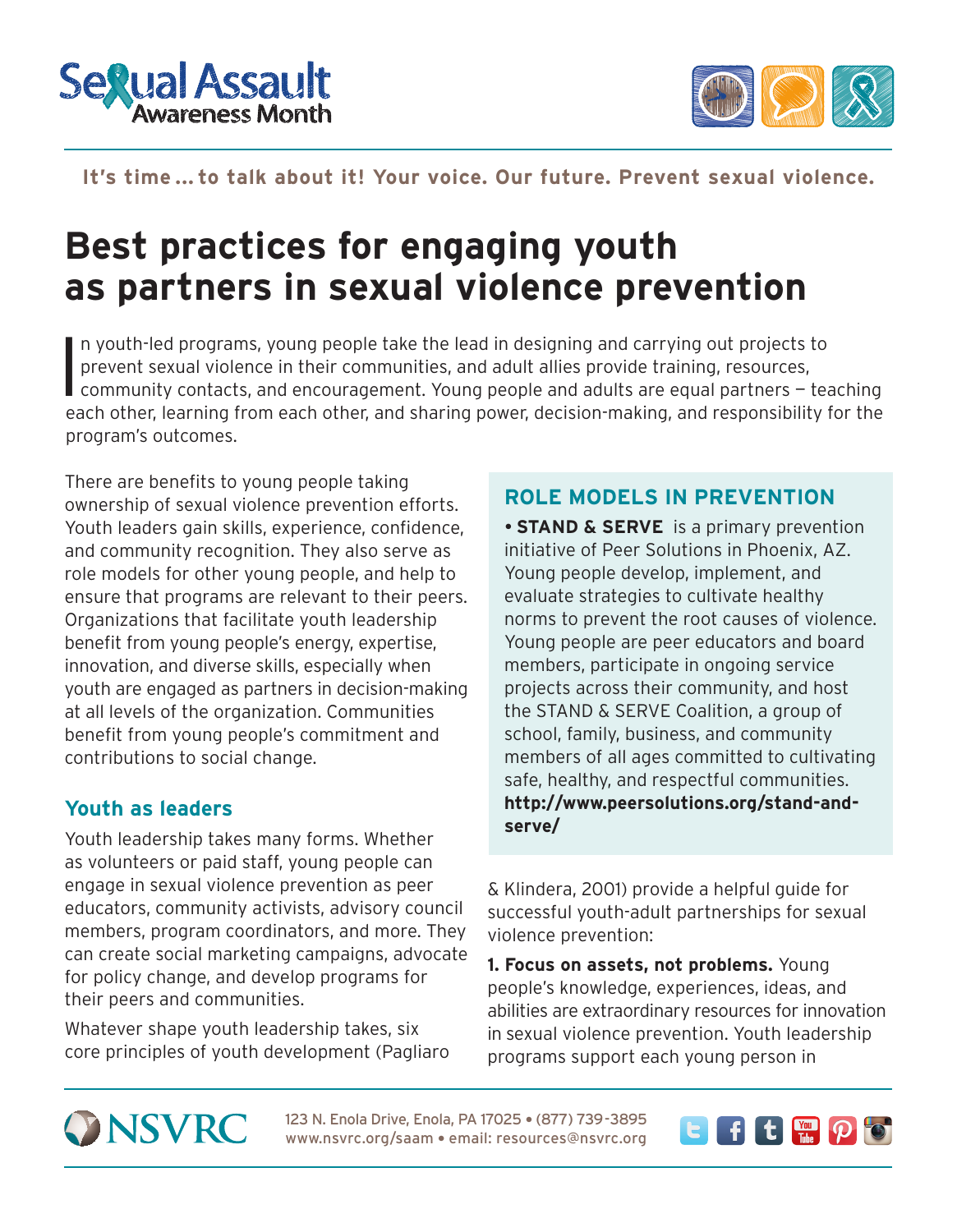



#### **It's time ... to talk about it! Your voice. Our future. Prevent sexual violence.**

developing and applying their individual strengths, rather than focusing on perceived limitations or "problem behaviors" of youth.

**2. Address the real needs of young people.**  It is important to engage issues of concern as young people define them. These might be different from the issues adults want to address. Young people are unlikely to stay involved with programs that do not reflect their priorities. The best way to identify young people's needs is to ask them.

**3. Engage young people in developing programs.** Youth engagement must be meaningful, not just symbolic. Leadership training is an important first step, and must be accompanied by real opportunities for young people to lead within the organization. Including young people as key decision makers about program planning, implementation, and evaluation fosters youth ownership of sexual violence prevention and helps to create programs that are relevant to young people.

**4. Involve knowledgeable and committed adults.** In addition to knowledge and resources, adult allies need to bring open minds, positive attitudes, and strong commitment to this work. They must also be ready to learn, recognizing that young people have a lot to teach adults. Youth leadership programs work to foster respect and trust among youth and adults.

**5. Recognize the influences of young people's environments.** It is critically important to understand the roles of young people's family, school, social, and cultural environments, and to tailor programs to young people's realities. It also is important to understand the characteristics

#### **ROLE MODELS IN PREVENTION**

**Camp PeaceWorks**, a project of Berks Women in Crisis in Reading, PA, is a five-day summer camp designed to build youth-adult partnership to address social justice issues. Campers explore the root causes of violence in society and develop skills to intervene in oppression. After camp, youth activists develop anti-oppression and violence prevention initiatives in their schools and communities. **[http://www.berkswomenincrisis.](http://www.berkswomenincrisis.org/peaceworks.html) [org/peaceworks.html](http://www.berkswomenincrisis.org/peaceworks.html)** 

**Youth 360** is the Cleveland Rape Crisis Center's youth leadership program. Young people develop knowledge and skills about sexual violence prevention, and create and lead their own projects to engage their communities in prevention. **[http://www.](http://www.clevelandrapecrisis.org/services/education-prevention/youth-360) [clevelandrapecrisis.org/services/education](http://www.clevelandrapecrisis.org/services/education-prevention/youth-360)[prevention/youth-360](http://www.clevelandrapecrisis.org/services/education-prevention/youth-360)**

of the community, and the level of community readiness for sexual violence prevention.

**6. Build community partnerships.** Youth leadership in sexual violence prevention is not just about mobilizing young people. It is about young people mobilizing their communities for social change. This requires that young people get connected with community leaders, institutions, and resources. Building community partnerships also helps spread a consistent message throughout the community.

These principles highlight the potential for youth leadership approaches to prevent sexual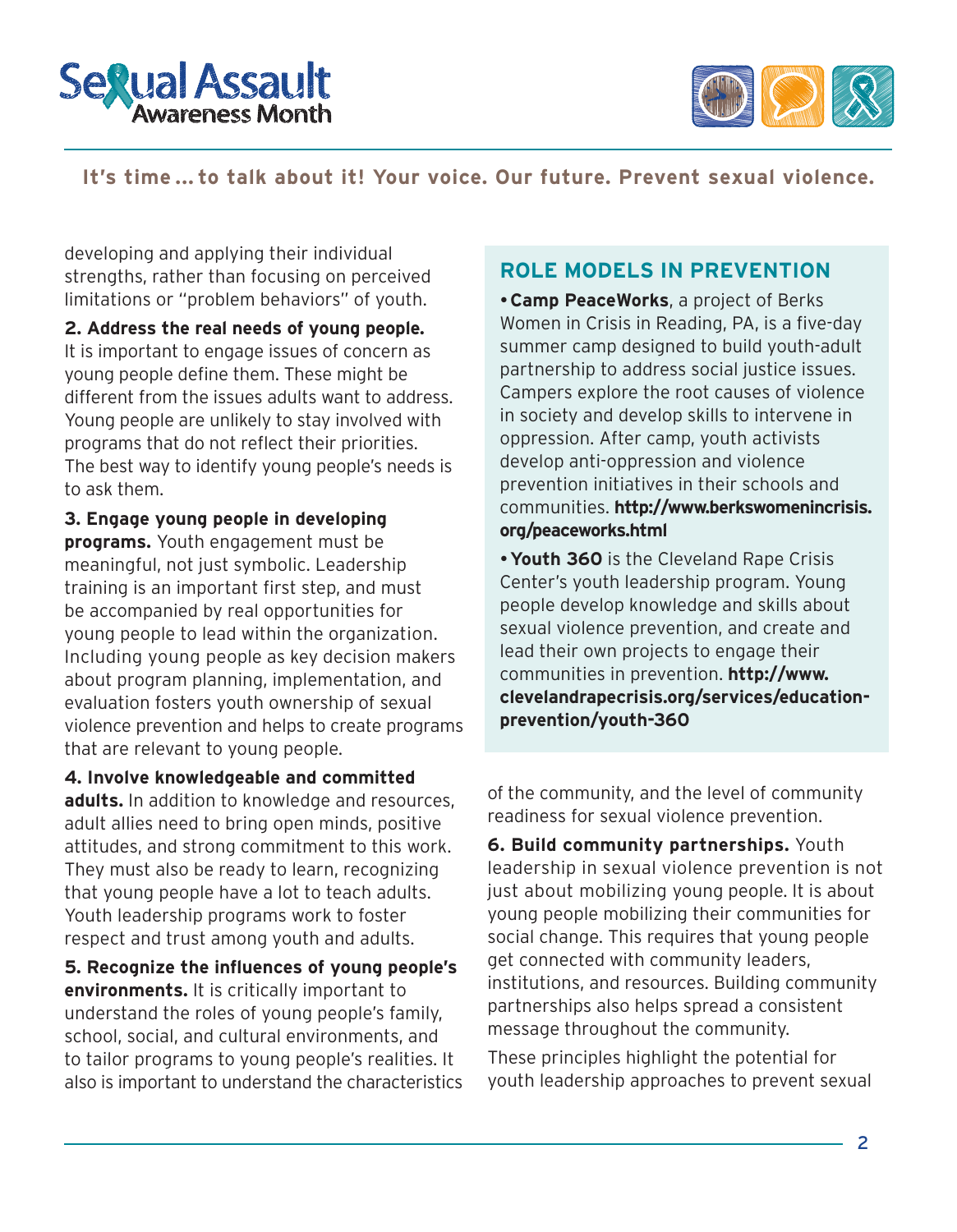



#### **It's time ... to talk about it! Your voice. Our future. Prevent sexual violence.**

violence on multiple levels. On an individual level, young people and their adult allies build skills for violence prevention and social change. Youth-adult partnerships also promote healthy and respectful relationships among youth and adults. Ultimately, youth leaders work to prevent sexual violence by changing social norms at the community level, and promote social change at the societal level by influencing policies at their schools, in their communities and states, and across the country. Addressing all of these levels is key to ending sexual violence.

#### **Adults as allies**

Adults play an important role in ensuring that everyone involved in a program — young people and adults — have the preparation, resources, and support needed to work in partnership for sexual violence prevention. Adults also create opportunities for young people to build skills, make decisions, and lead prevention projects.

Adultism can be a significant barrier to successful youth-adult partnership. Adultism refers to "behaviors and attitudes based on the assumption that adults are better than young people, and entitled to act upon young people without their agreement" (Bell, 1995, p. 1). In youth-adult partnerships, adult allies must evaluate their programs' practices and policies through the lens of adultism, and address any barriers to young people's full and equal participation.

For more information and recommendations about addressing adultism in youth-adult partnerships for sexual violence prevention, view the resource *Strategies for Becoming an Adult Ally.*

#### **ROLE MODELS IN PREVENTION**

**LGBTQ (Lesbian, Gay, Bisexual, Transgender, Queer) Youth Partner Abuse Prevention Program**, a project of the Boston Alliance of Gay Lesbian Bisexual Transgender Youth (BAGLY) and the Network/La Red, is a peer-led prevention program promoting healthy sexuality and relationships among LGBTQ youth. **<http://www.bagly.org/>**

**Youth Over Violence**, a division of Peace Over Violence in Los Angeles, encompasses several youth leadership programs. The Youth Over Violence Summer Training, a leadership development program, prepares youth to organize prevention activities on their campuses. Students Together Organizing Peace (STOP) is a school-based club in which students are trained and encouraged to plan prevention activities for their communities. **<http://youthoverviolence.org/>**

#### **Additional Resources**

Ready to take the next step? There are excellent resources available as you move forward on your journey in building successful youth-adult partnerships for sexual violence prevention. Here are a few to help you get started:

John W. Gardner Center for Youth and Their Communities. (2007). *Youth Engaged in Leadership and Learning (YELL): A handbook for program staff, teachers, and community leaders*  (2nd ed.). Retrieved from [http://jgc.stanford.edu/](http://jgc.stanford.edu/our_work/yell/YELL.0712.Intro.final.pdf) [our\\_work/yell/YELL.0712.Intro.final.pdf](http://jgc.stanford.edu/our_work/yell/YELL.0712.Intro.final.pdf)